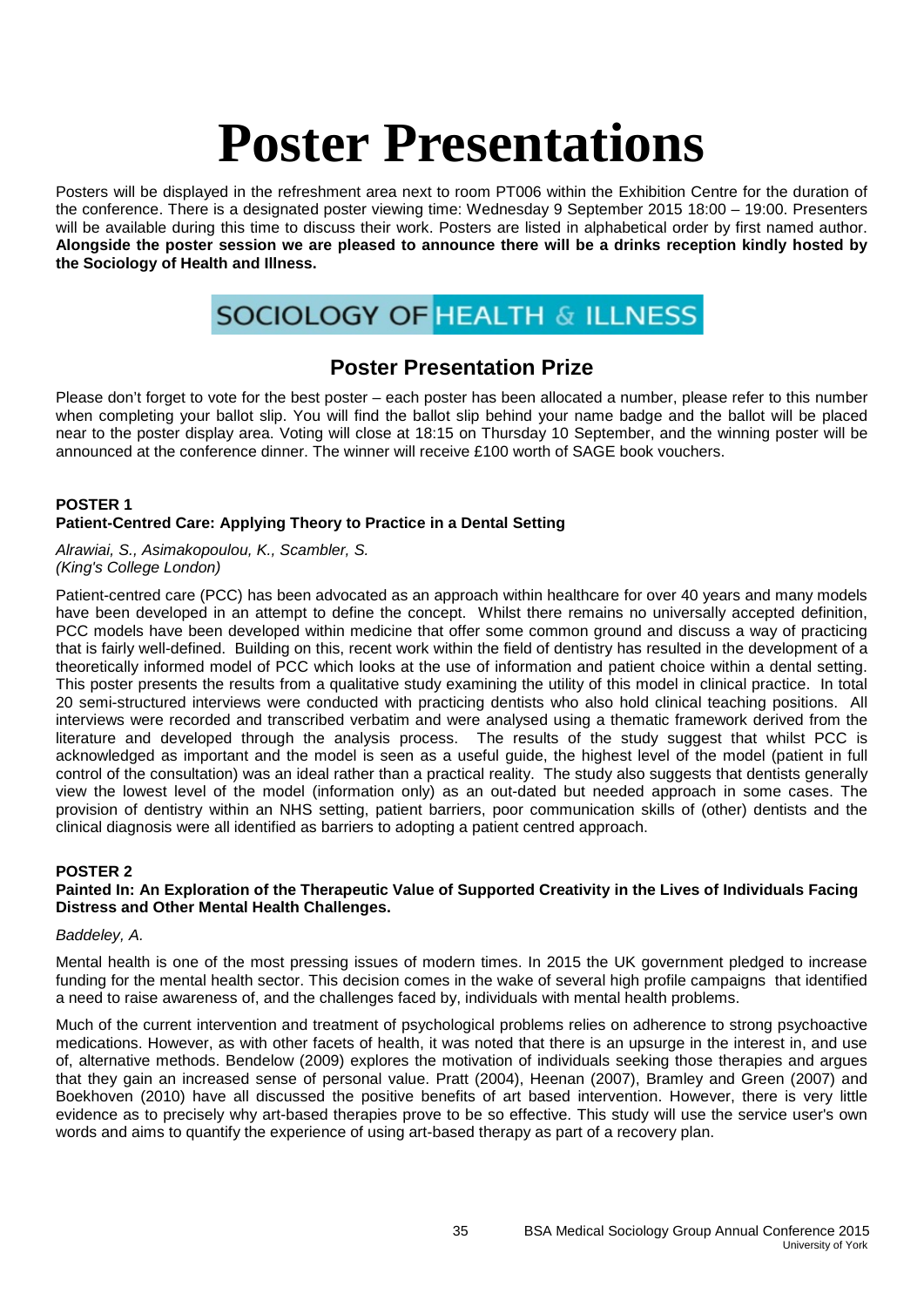# **POSTER 3**

#### **'Just Because It Doesn't Make Any Sense Doesn't Mean It's Not Real': Patient Experiences of Care Pathways in Persistent Orofacial Pain.**

*Breckons, M., Bissett, S., Durham, J., Exley, C.*

Persistent orofacial pain (POFP) is relatively common and its management takes place between medical and dental services. Previous research suggests that care pathways are inefficient, may have a negative impact on peoples' experiences and actually worsen the complaint.

This paper will explore and describe the impact of current care pathways on people living with POFP. A purposive sample of twenty-three POFP patients were interviewed using a semi-structured topic guide. Questions focused on patient's journeys through care and the impact of different points on this pathway. Data collection and analysis was iterative and based on the constant comparative method.

In interviews people spoke about the impact of POFP on their everyday life: the severity of the pain and its impact on social, family and work life. With reference to their care, people described frustration at a protracted care pathway in which they felt their progress was hindered through interactions with clinicians and delays in referral, diagnosis and treatment, which in turn negatively impacted on their experience of living with POFP.

The current care pathway fails to legitimise POFP and fosters 'narratological distress' (Lavie-Ajayi et al., 2012) in which the inescapable lived experience of the condition is juxtaposed to a care pathway in which pain evades diagnosis and treatment for extended periods of time. Acknowledgement of the nature and impact of POFP needs to be reflected in redesigned care pathways in which a timely diagnosis and treatment is prioritised.

#### **POSTER 4**

#### **Help-Seeking in the Event of Psychological Distress: An Exploration of Lay Understanding and Journeys Towards Care**

*Brown, S.*

#### *(University of Nottingham)*

This study explored the seeking of help from a General Practitioner (GP) in the event of psychological distress. By including a focus upon lay understanding around mental health, the study explored whether lay understanding can usefully shed light on help-seeking patterns in primary care.

Help-seeking has been shown to vary according to various factors, and is not necessarily correlated with need; frequently, those who need help most do not seek it, whilst those with low need are more likely to enter care. Lay knowledge is perceived as playing a crucial role in help-seeking, but its role is not clear.

Qualitative interviews (n=20) were used to explore the stories of people who have recently sought help (n=9), alongside a group of 'lay' participants (n=11) who discuss distress, help-seeking and mental health more generally.

The study shed light on the limited role of lay knowledge; its role is most evident when considering hypothetical helpseeking. For recent help-seekers, journeys towards care were mediated by factors pertaining to their wider lives (i.e. over and above any lay understanding); it was intimately related to their context. The study points towards the need to view help-seeking as an act that is not necessarily individualised. The study sheds light on aspects of individuals' stories that render distress more or less likely to enter Primary Care, illuminating the process of medicalisation of distress for certain individuals in particular (for example, those receiving care for physical health problems).

# **POSTER 5**

# **Women and Alcohol: Experiences of Home Drinking**

#### *Chandler, V. (University of Greenwich)*

UK alcohol culture has changed in the last 20 years. There has been a shift from drinking alcohol in licensed premises to drinking at home (Foster 2010). Alcohol especially wine, the preferred drink for women (Lader and Steel 2009), has become readily available in supermarkets (Burnett 1999) and alcohol in 2013 was nearly 61% more affordable than it was in 1980 (HSCIC 2014). Women who consume alcohol at home are likely to belong to the higher socio-economic groups and to exceed the recommended amount, raising the risk of health harms (Institute of Alcohol Studies 2013).

The study will explore the experiences of women who drink at home and ask whether home drinking contributes to the development of problematic drinking, an area not previously addressed. The mixed methods methodology for this study will begin with a review of relevant academic and policy literature. Personal accounts of home drinking will then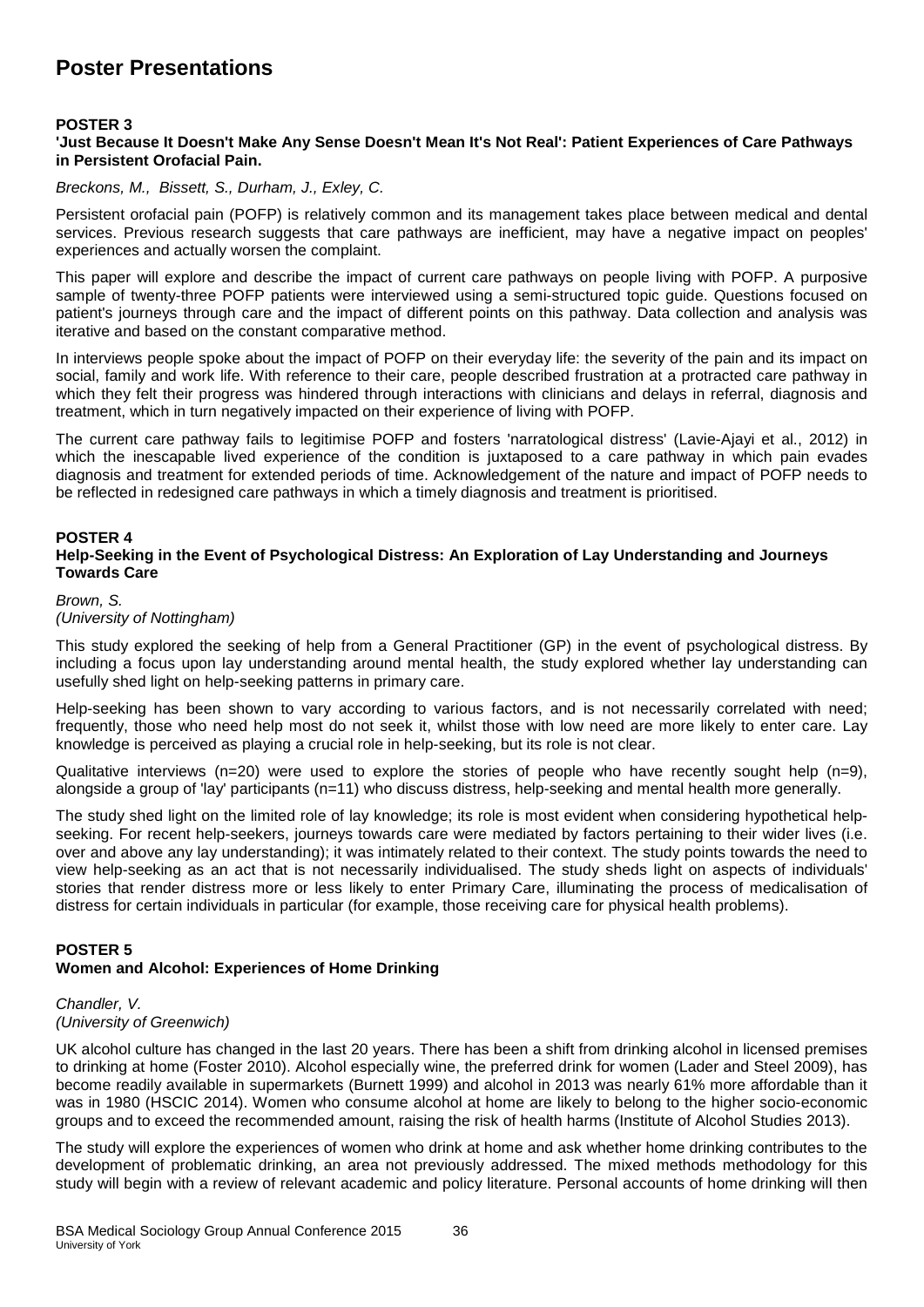be gathered from websites catering to two groups of women who drink at home – those who have, or have not, experienced drinking problems. Both groups will be invited to complete an electronic survey including the Home Drinking Assessment Scale (Foster et al - in press). A purposive sample of 12 women from each group will be interviewed followed by a focus group to feedback the initial findings. The website personal accounts of home drinking will be textually analysed. The electronic survey will be analysed statistically. Interviews and focus groups will be analysed using thematic analysis.

# **POSTER 6**

# **The Mythical 'Flattened Hierarchy': Challenging a Sacred Principle of Therapeutic Communities**

#### *Clarke, J.*

# *(University of Nottingham)*

Therapeutic communities (TCs) are planned social environments that aim to provide a safe setting whereby troubling relational patterns can be explored, often through reprising interpersonal dynamics found in family relationships. Democratic TCs, like some psychiatric milieus, use a 'flattened hierarchy' model whereby staff and clients are considered to have an equal voice and share administrative and some therapeutic responsibility. Whilst critics of TCs have noted that power dynamics between staff and client members is open to social control, crucially, explorations of power have not specifically focused on power dynamics between clients. This paper will explain how TC client members negotiated and enforced expected standards of their community through an analysis of power within everyday interactions. Data from two TCs for individuals with a diagnosis of personality disorder highlights that power dynamics could empower clients to recognise their personal agency. However these dynamics could also be destructive when members were excluded or marginalised. Thus some social interactions did not always establish mutuality with all community members. Instead, some clients at times used their interactions to consolidate power amongst dominant members. As such, it is argued that the flattened hierarchy approach that theoretically guides TC principles does not actually function as a flattened model in practice. Rather, a fluid hierarchy, whereby clients shift and change social positions, seems a more accurate explanation as to how the power structure operated within the communities, including amongst the client group. Additionally, this paper will explore how hierarchy becomes fluid, particularly in times of crisis.

#### **POSTER 7**

#### **Childhood Cancer and a New Type of Radiation Therapy: An Investigation Into Clinician, Parent and Patient Perception and Experience**

*Haerizadeh-Yazdi, N. (University of Surrey)*

The turbulent case of Ashya King, the young patient who struggled to access a desirable mode of therapy, Proton Beam Therapy (PBT), was the focus of media and public discussion towards the end of summer 2014. The story that unfolded highlighted the restricted access route in place for PBT, and suggested that this not only affects the patient and their family, but also has an impact on the medical professionals involved. The case revealed the way in which the role and autonomy of the parents as well as the medics involved in the paediatric clinical encounter is sometimes challenged in decisions concerning treatments. Morover, it highlighted the way individuals, institutions and medical technologies collectively structure and impact experiences of illness.

The proposed research is founded on a multi-disciplinary PhD based in the disciplines of Sociology and Physics. It is a qualitative, multiple-perspectives inquiry, seeking to examine the patient and parent perspectives and experiences, as well as that of the medical professionals, in order to elicit the various perspectives of these different actors, connected via a common material thread. Whilst adding to the small literature regarding the experiences of paediatric brain tumours, the research will also examine the impact of having to travel for treatment on young patients and their families. The research will investigate the impact of rationing medical treatments on the medical professionals and patients involved. Findings from this study are likely to apply to users of the technology when it is introduced in England in 2018.

# **POSTER 8**

#### **The Lived Experience of the Psychosocial Interplay Between Type 1 Diabetes and Work-Life: Work in Progress**

*Hansen,U. M. (Steno Diabetes Center)*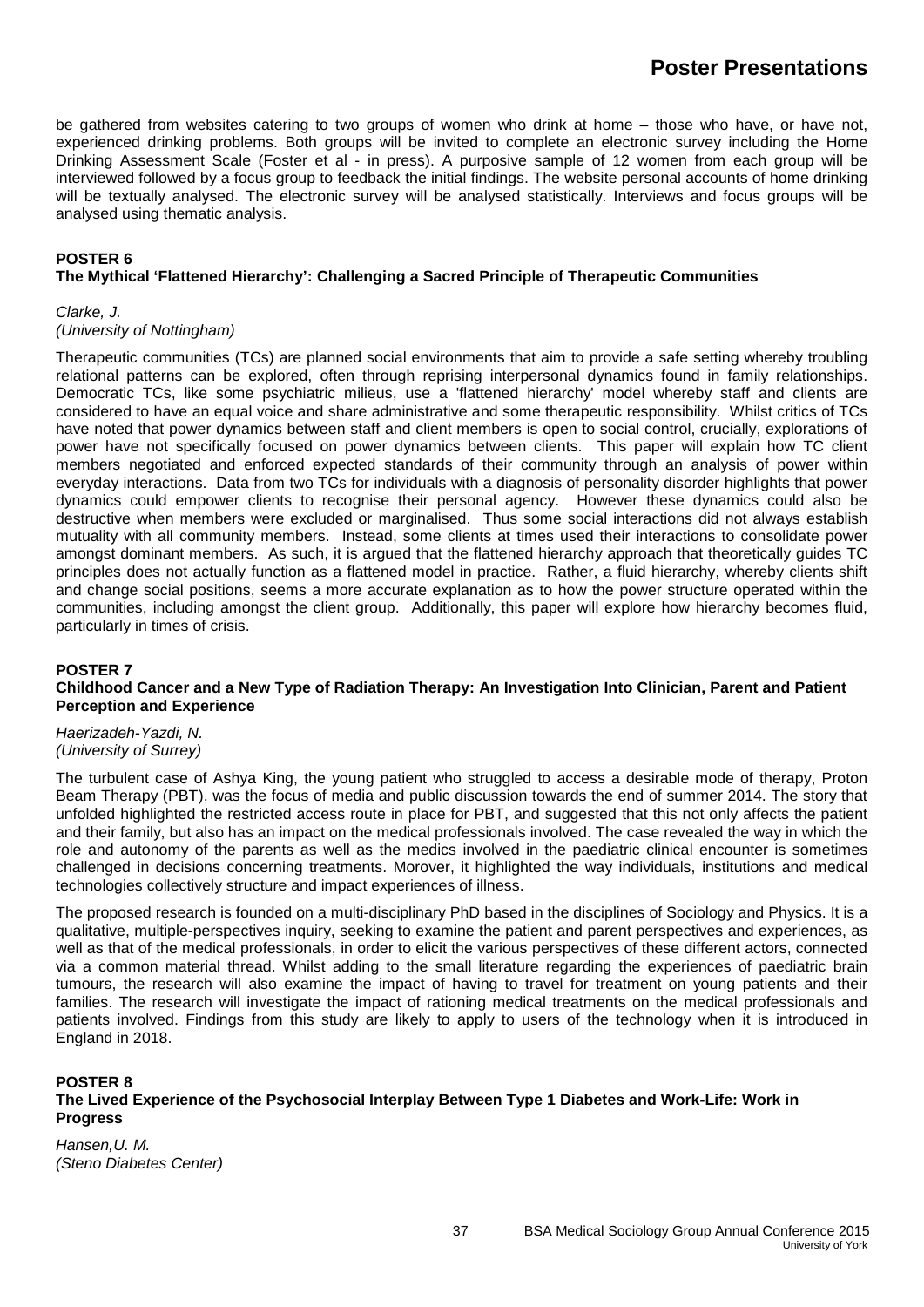When a person with type 1 diabetes chooses to have high blood sugar values while at work to avoid the risk of hypoglycaemia it may be inconvenient and inappropriate for his diabetes but good for his work. This form of strategic non-compliance (Campbell et al. 2003) reflects one of the ways whereby people with type 1 diabetes negotiate the interplay between illness and work-life. With a theoretical stigma perspective this strategy corresponds to the construct passing coined by Goffman (1963) where a person in a potentially stigmatizing situation tries to pass as normal.

In this PhD study I will explore the psychosocial interplay between type 1 diabetes and work-life from the perspective of people with type 1 diabetes guided by the following research questions:

•What is the size and character of the burden of type 1 diabetes in work-life?

•How is the social identity of people with type 1 diabetes constructed in work-life?

•How is the social practice of people with type 1 diabetes in work-life? What is the situated logic of this practice?

The study design combines epidemiological and ethnographic methods with sociological theory and concepts. While a survey provides aggregate data about the size and character of the illness burden ethnographic data provides a more rich qualitative exploration of the diversity of everyday experience.

# **POSTER 9**

#### **Hesitating to Present: A Qualitative Study of Delayed Presentation in Smokers with Potential Symptoms of Lung Cancer**

*Hendry, A., Hiscock, J., Neal, R. D. (Bangor University)*

This poster presents an early stage PhD seeking to explore reluctance in smokers to present with chest symptoms and examine issues of stigma and blame perceived by people who smoke.

A significant number of cases of lung cancer are attributable to smoking and smokers are at a significant risk of developing the disease. It has been shown that smokers are likely to delay seeing their doctor. Some evidence has been shown that delays in diagnosis can seriously influence the outcomes of lung cancer and patients are often inoperable at the time of diagnosis. It is important to seek out the reasons for those delays. It has also been postulated that sufferers of smoking related cancer may experience feelings of stigma, blame, shame or a sense of having a 'selfinflicted' cancer.

The primary data in this study will be drawn from forty qualitative interviews with a purposive sample of people recently diagnosed with smoking related lung cancer and will explore their experiences of key themes in relation to delayed presentation. This will be followed by four focus groups with current smokers, without cancer, and will analyse their experiences and opinions.

The data collection tools will be built on a bank of evidence generated by two literature reviews; a systematic review to examine relevant published studies and a broader narrative review to explore wider sociological theories, particularly the work of Erving Goffman. It is hoped that this study will encourage more timely future presentation.

#### **POSTER 10 Inter-Embodiment Versus Autonomy: Exploring the Values Placed on Oral Feeding by Caregivers Involved in Gastrostomy Decision Making for a Disabled Child**

*Holt, K., Pennington, L., Parr, J., Rapley, T., Thomson, J. (Newcastle University)*

Feeding difficulties are common in children with neurological disabilities. If children have problems safely swallowing enough food or fluid, gastrostomy feeding via a tube through the abdominal wall may be offered to augment or replace oral feeding. For parents, making the decision about a gastrostomy for their child is complex. Systematic reviews have indicated that the risks and benefits of gastrostomy insertion are unclear. Previous research with mothers highlighted that the gastrostomy decision-making process for some families was associated with uncertainty, stress and conflict. One major contributing factor to decisional uncertainty related to the high value mothers placed on oral feeding. However, the perspectives of other caregivers have not yet been adequately studied.

This ongoing study includes observations in clinical settings and 28 interviews with a broad range of family members and healthcare professionals involved in gastrostomy decision-making for a child. Key differences between mothers and other decision stakeholders are emerging around the values placed on oral feeding. Ideals about successful mothering rely on the inter-embodiment of mother and baby that enables nutrition in pregnancy extending into infancy and early childhood via the practices of (breast) feeding. Fathers and other caregivers enjoy embodied interactions via physical play and excursions which may increase as a child becomes more autonomous. For mothers, a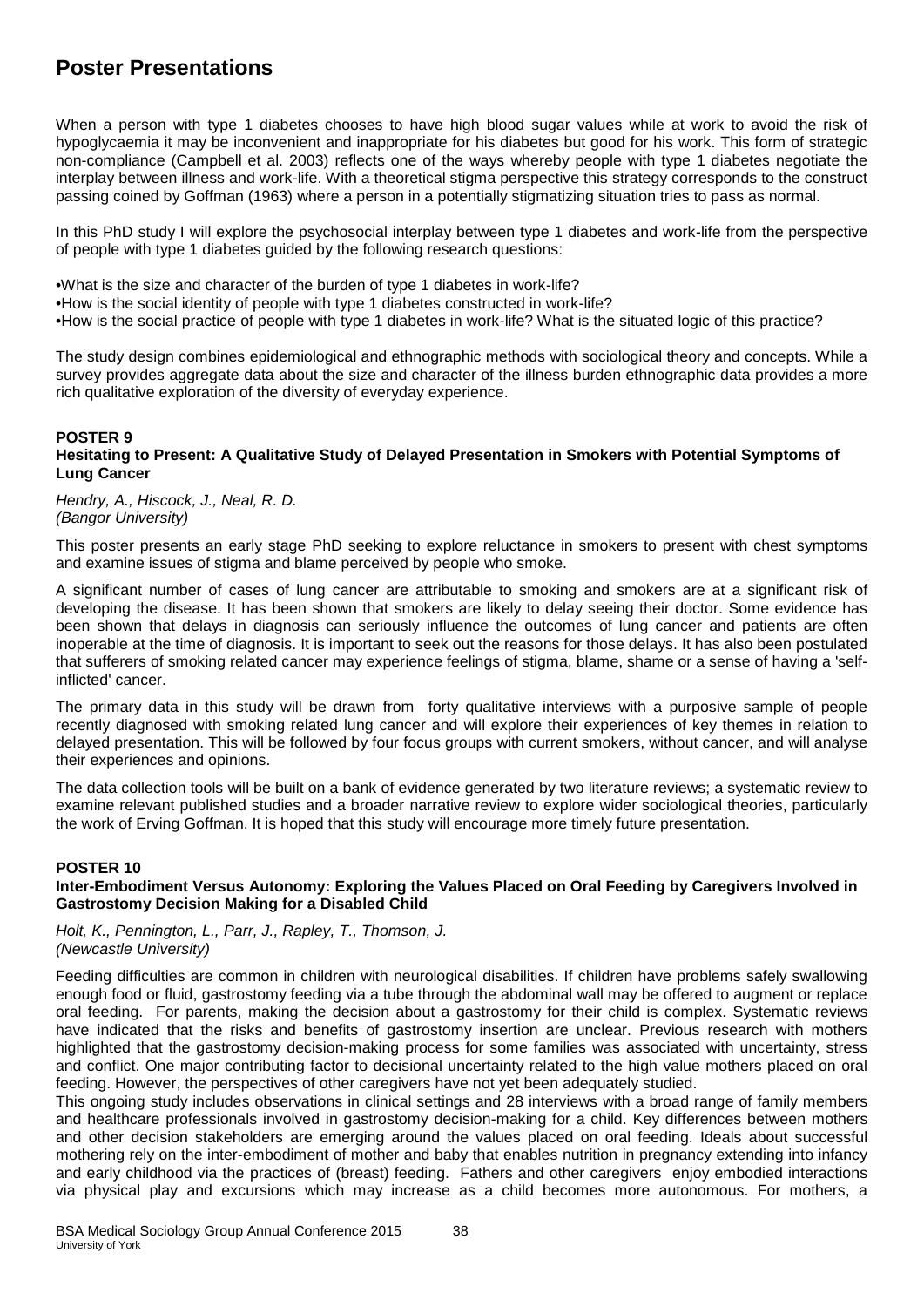gastrostomy may interrupt inter-embodiment between herself and her child. For other caregivers, a gastrostomy may threaten the child's future autonomy. These findings have significant implications in terms of better supporting decision-making on mode of feeding.

# **POSTER 11**

# **'Health Seeking Behavior and Health Care Utilization of Men in Brunei Darussalam'**

# *Idris, D. R., Forrest, S., Brown, S.*

Despite a growth in interest in the relationship between masculinities and health seeking behaviour, particularly in the UK and other western countries, little research exists about intersections of gender and ethnicity with health seeking behaviour in multi-ethnic cultures. This paper explores preliminary findings from a study investigating how being a man in Brunei Darussalam, a country with a strong religious and diversity cultural society, influences men's perception and attitudes towards their health and help-seeking behavior. Despite worrying epidemiological evidence about health needs among men in Brunei, no research on this has been done.

This grounded theory study utilizes semi-structured interview and focus groups with a total of 44 men and women from diverse ethnic backgrounds in Brunei Darussalam.

Initial findings indicate that age is a major influence; younger men actively seek health information from books and internet and use modern medicines, whereas older men utilize natural remedies and traditional practices learnt from parents or grandfathers. Marital status and role in the family also influence the relationship between masculinity and health-seeking, with health-seeking bound up with masculine roles: breadwinner, leader of the family, 'Imam (prayer's leader)' and 'man of the house'. Men talked about health in a way that was almost never about 'me as a man' but 'me as men in relation to others'.

Factors such as convenience, effectiveness, and past experience also influence behaviour, and seeking help from health care professionals is seen as rather inconvenient, thus making it not the first choice of treatment for most Bruneian men.

#### **POSTER 12 The Use of Visual Diaries to Elicit Insights into Everyday Life**

*Martin, W., Pilcher, K. (Brunel University)*

Aspects of our everyday lives are habitual, taken for granted, and not often opened up for critical reflection. Habitual practices of daily living do not require deliberation when experienced as 'natural' aspects of our localised social worlds. This presents key methodological and theoretical complexities when researching daily lives. This poster draws on the empirical study Photographing Everyday Life: Ageing, Bodies, Time and Space, funded by the ESRC, that developed a participatory visual method to explore the daily lives of people as they grow older. The research involved a diverse sample of 62 women and men aged 50 years and over who took photographs of their different daily routines to create a weekly visual diary. This diary was then explored through in-depth photo-elicitation interviews to make visible the rhythms, patterns and meanings that underlie habitual and routinised everyday worlds. This poster will critically reflect on: (1) the limitations and possibilities for participants to capture their daily lives in visual diaries: presence, absence, deletions; (2) representation, reflexivity and the portrayal of daily life: what can we 'know' from an image?; and (3) the effective management and analysis of a large dataset (4471 photographs and 62 textual transcripts): the use of ATLAS.ti tools to integrate visual and textual data and to combine different analytic approaches to provide a holistic interpretation of the data. We conclude by reflecting on the extent to which the use of visual diaries has been an effective method to elicit insights into daily lives.

# **POSTER 13**

#### **Desirable Spaces and Responsible Places: Exploring Changing Local, Embodied and Affective Alcohol Landscapes**

#### *Milton, S.*

#### *(London School of Hygiene & Tropical Medicine)*

The past decade has seen a transformation in landscapes of drinking in the UK. Faced with the decline of traditional industries, many UK cities have sought to reinvent themselves as places of consumption (Roberts and Eldridge, 2009), achieved in part by developing nighttime economies. The relationship between alcohol and the development of modern industrial urban life, and 'problematic drinking cultures', has been the subject of a great deal of academic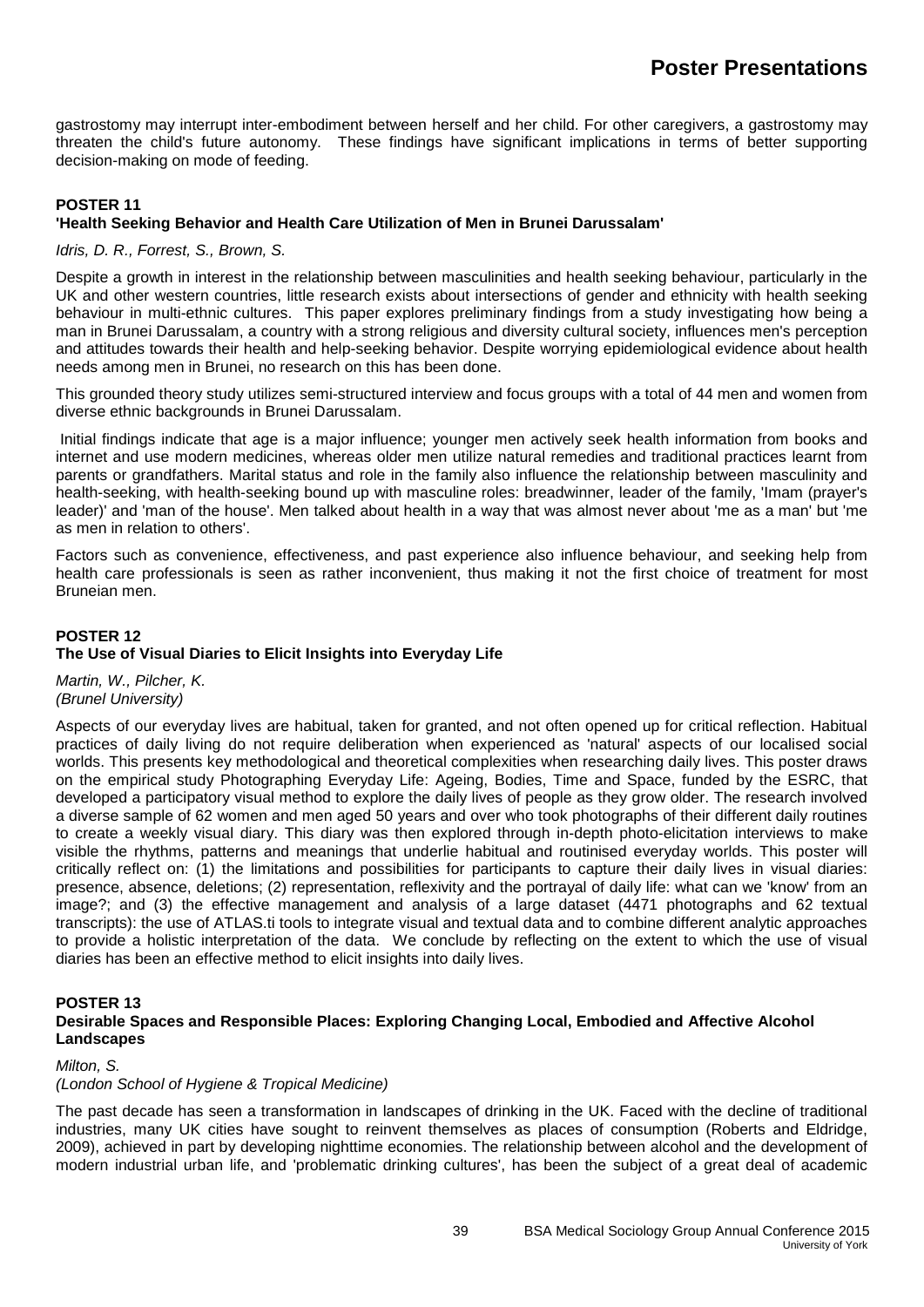attention. However how the embodied, sensorial, and affective dimensions of alcohol and space remain underdeveloped areas of research (Bøhling, 2015).

In November 2005 the UK initiated its first major relaxation of alcohol licensing for almost a century (Valentine, 2007). This study focuses on recent licensing changes in a Greater London borough and the effect it has had on the local environment.

Local residents were interviewed in order to produce personal and historical narratives of place, situating recent licensing changes in a broader context. Interviews explored how the local environment had changed over time, what was involved in the imagination of 'desirable' and 'problematic' places (and by extension 'desirable' and 'problematic' peoples). Taking an ethnographic approach, which included participant observation in places affected by licensing changes, an affective and embodied account of local spaces and places was developed. Focusing on local alcohol environments allowed exploration of the multiplicities of what was invested and involved in desiring change for the local environment. Different temporal landscapes overlapped, including that of the residents, of licensing and public health, and of the transient nighttime economies.

# **POSTER 14**

# **Foreign Trained, Domestically Shamed: The Experiences of International Medical Graduates in Canada**

*Moneypenny , C. R., Austin, Z. (University of Toronto)*

Internationally trained physicians, also known as International Medical Graduates (IMGs), account for a sizeable portion of the healthcare workforce in Canada. Approximately 25% of practicing physicians in Canada are IMGs. They are relied on heavily to mitigate physician shortages in rural areas. Yet despite this, only 10 % that apply become licensed. IMGs, especially those who are born and educated outside of Canada, the US or the UK, appear to face numerous barriers, including discrimination when attempting to practice medicine. In Canada, IMGs seem to experience alienation and perceive a divide between being a foreign trained physician versus being Canadian-trained. Very little qualitative research has been conducted regarding the experiences of IMGs. Therefore, the objective of this study is to explore IMG's experiences of alienation, being 'othered' and difficulties with the licensure process. The aim is thus to analyze these experiences using critical theory to understand the inequalities entrenched in the medical profession and societal structures, with the goal of producing social change for IMGs. The research methodology will take a qualitative approach. This will be done through semi-structured interviews with IMGs themselves, which will then be analyzed using critical theory. A purposive sampling technique will be employed and sample size will be determined upon saturation. The interviews will be audio-recorded and transcribed verbatim for data analysis. Thematic coding will be conducted. Data will then be mapped and interpreted using the codes and a theoretical framework informed by the works of Franz Fanon and Edward Said.

# **POSTER 15**

# **Patients' Perspective and Experiences of Clinical Trials in Japan: Return of Research Results**

*Muto, K., Yoshida, S., Nakada, H. (The University of Tokyo)*

Background: While patients' involvement is essential to improve systems and circumstances of clinical trials, their experiences rarely be shared with others. Additionally, few national surveys on patients' attitudes toward clinical trials and their experiences have been conducted. The objective of this study is to investigate patients' perspectives and experiences of clinical trials in Japan.

Methods: We conducted a cross-sectional and web-based questionnaire survey in March 2014. We also referred our interview dataset from 35 patients which were by applying the same methods used by the Oxford Health Experiences Research Group.

Results: We analyzed a dataset obtained from 12,506 patients (Response rate=58%). Mean age of the respondents was 52 (range, 20 to 79). 'Randomization' and 'placebo' were poorly understood (25.5% and 56.1%, respectively) while most of them (87.4%) understood that clinical trials were conducted to establish evidence for future medicine. Of the respondents, 8.7% (n=967) had enrolled a clinical trial. The major motivations for enrolling were 'contributing to develop new therapies for my disease' (44.2%) and 'contributing to the advances in medicine' (42.7%). Among the enrollee, most of them (76.5%) have not known about the results of clinical trials.

Discussion: The Declaration of Helsinki state that 'Negative and inconclusive as well as positive results must be published or otherwise made publicly available'. However, it is not strange their indifferent attitudes toward research results if the enrollee hoped for health benefit due to therapeutic misconception (Appelbaum et al. 1982) or a rational wager (Locock and Smith 2011).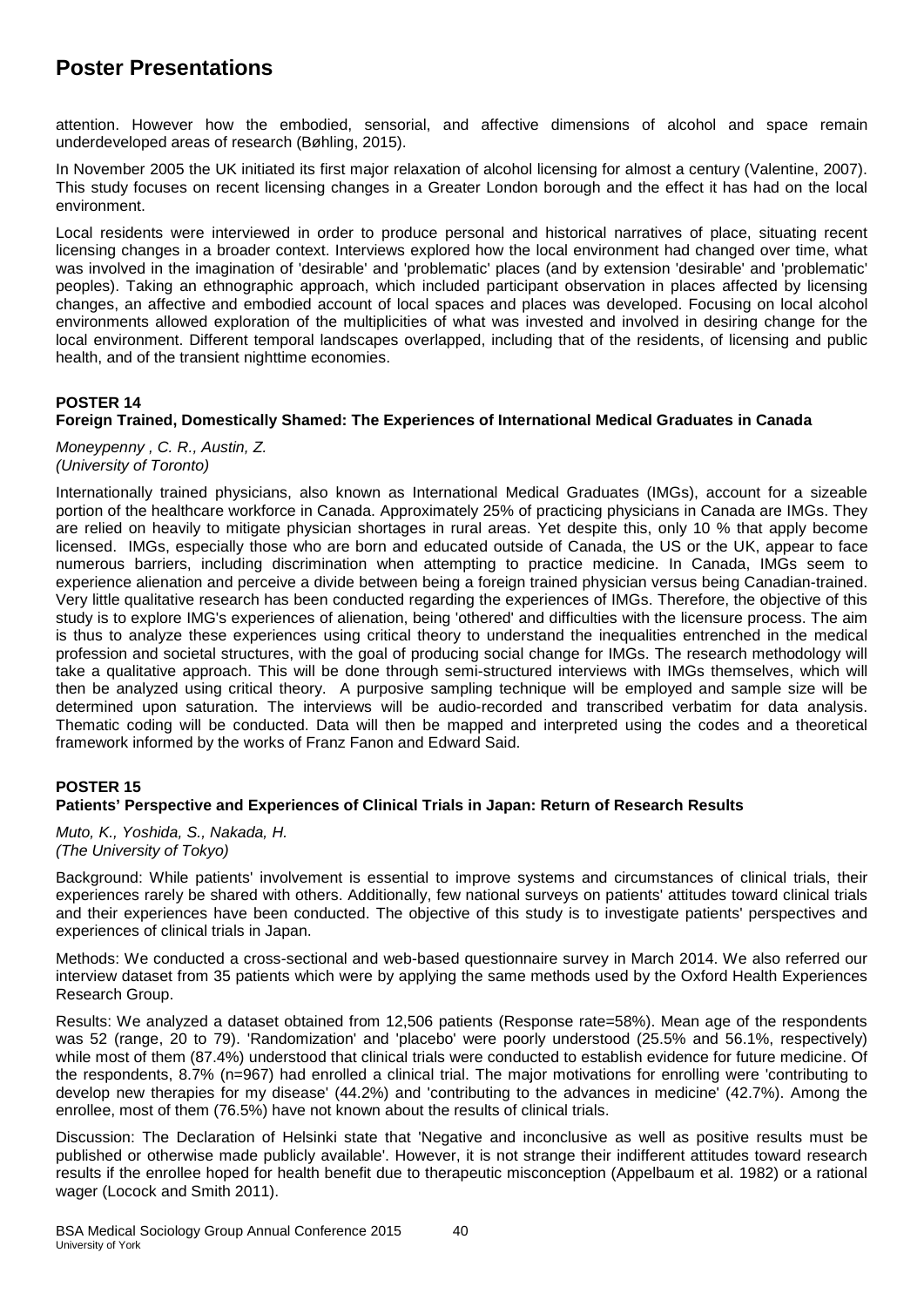# **POSTER 16 An Exploration of the Experiences of Adults with Congenital & Early-Acquired Hemiplegia**

#### *Neal, K.*

## *(Royal Holloway, University of London)*

This research explores how people with hemiplegia develop ways of coping and integrating (or not) their physical impairment into a sense of self-identity. As such, this study engages with and helps to contribute to sociological literature on the body and identity.

Hemiplegia is a form of cerebral palsy affecting one side of the body resulting from damage to the brain. Although a non-progressive condition, bodily deterioration often occurs with age, and 50% of people have additional diagnoses (e.g. epilepsy, speech or learning difficulties, and emotional problems) (HemiHelp, 2015). There is currently a gap in the sociological literature concerning the experiences of adults with hemiplegia who have had the condition since childhood. This research draws on literature from the fields of disability studies and medical sociology (such as impairment/disability and medical/social model debates), on the body, chronic illness, self and identity, and stigma (the work of Goffman being a key influence). The theoretical approach underpinning this research, symbolic interactionism, is considered a suitable and relevant approach allowing exploration of the inherently social and interactive nature of the body and identity in disability.

The methodology of grounded theory, in particular a constructivist grounded theory (Charmaz, 2006), is used, with data collected through both qualitative semi-structured interviews and observation of a forum for people with hemiplegia. Whilst data collection is ongoing, areas such as physical self-consciousness, strategies & assistance used, (in)visibility of the condition, & premature ageing are explored, with 'transition' a key focus for participants.

#### **POSTER 17 Adherence to ARVS Among Young People Aged 15-24 in Kenya**

*Okumu, J. (Northumbria University)*

Adherence to anti-retroviral (ARVs) is considered the best option of managing HIV/AIDS and yet, there is no formal or reliable information about it in Kenya. This study looks at the experiences of young people on ARVs within a changing discourse of HIV, as they make transition into adulthood. The main objective is to explore factors that influence adherence to ARV's among young people aged between 15-24 years. The research employs systems thinking and uses the PEN-3 model and social ecological theory to understand factors that influence adherence to ARVs. An ethnographical study of our lady of perpetual support organisation (OLPS) was conducted through 10 in-depth interviews with the staff and 35 interviews with young people accessing services for HIV care.

From the preliminary findings, perceived stigmatisation, family support and disclosure play a major role in adherence to ARVs. However, the needs and wants of the individual to establish loving relationships, to be accepted and respected among the peers and to fit in to different socio-cultural situations influences adherence more than the medical aspects of it. The young people living with HIV are in a changing discourse of HIV, influenced by the media, religion, cultural practices, family and school, all of which sometimes have contradictory view on HIV and this happens at a crucial point in their lives when they are establishing loving relationships and identity. In conclusion, in order to ensure adherence to ARVs among young people, it is crucial to have a holistic and multi-discipline focus on adherence interventions.

# **POSTER 18**

# **Becoming a Parent of a Child with an Undiagnosed Genetic Condition**

# *Richards, A.*

# *(University of South Wales/Genetic Alliance UK)*

The illness experience can be studied as a dynamic process of identity formation or 'becoming'. The importance of a diagnosis for patients during this journey is well documented, however, less is known about identity formation in the absence of a diagnosis or from the perspective of a parent. Taking a phenomenological approach, the aim of the research is to explore how parents experience having a child with an undiagnosed genetic condition and how the personal and collective identities of such parents are shaped. To date, five semi-structured, in-depth interviews have taken place with parents of the SWAN (Syndromes Without A Name) UK initiative. They were audio-recorded, transcribed verbatim and analysed thematically with the support of Computer Assisted Qualitative Data Analysis Software, NVivo 8. Findings reveal a gradual process of identity formation over time. Interviewees described an initial chaotic period to parenthood, characterised by their child's unexplained symptoms and endless medical appointments.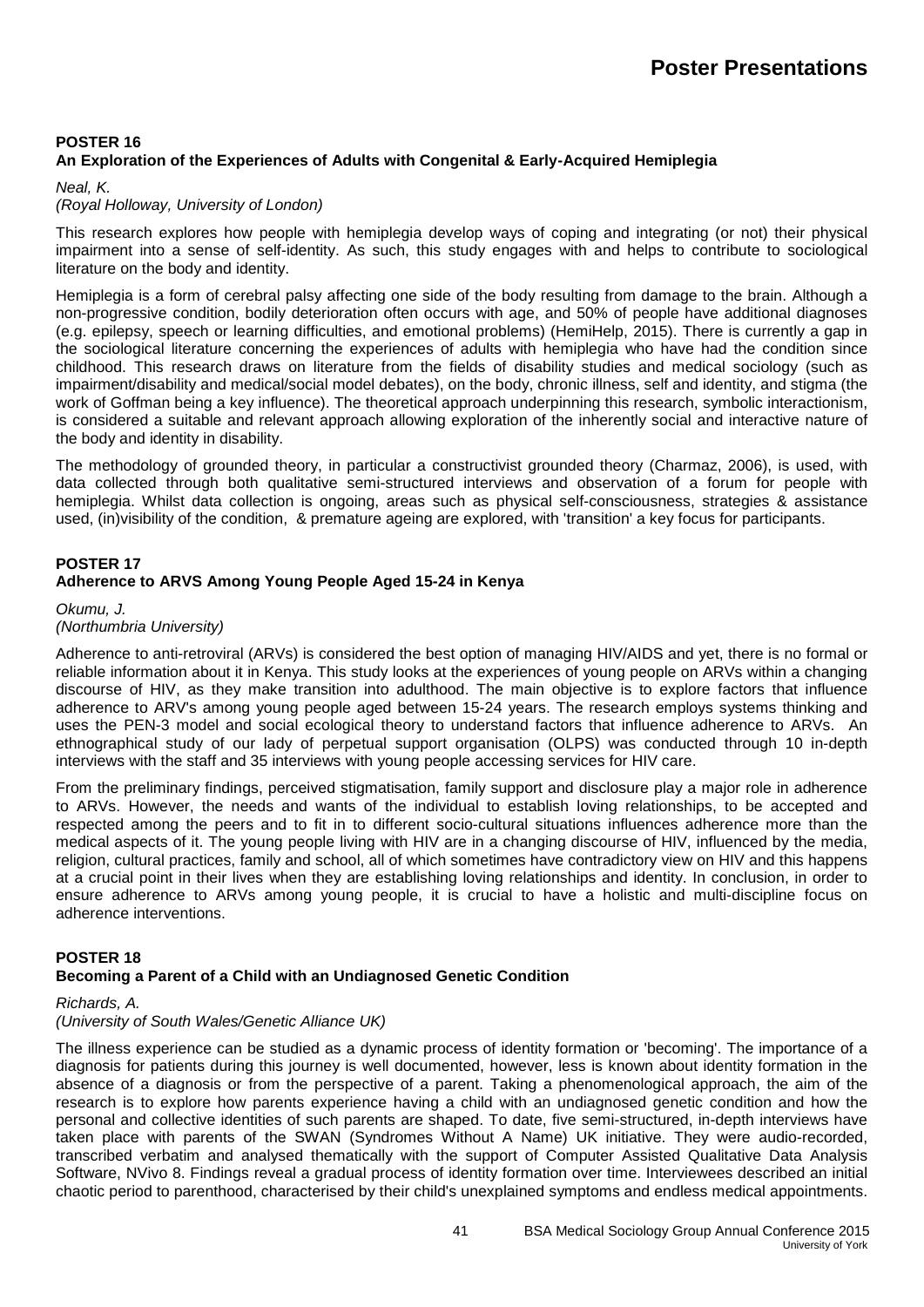Parents recalled trying to make sense of their situation and devoting significant amounts of time and effort in the search for a diagnosis and for a greater sense of belonging. Interaction and identification with other parents in similar situations was valued highly by interviewees and appears to be crucial to adjusting to life as a parent of a child with an undiagnosed genetic condition. The research suggests that the notion of 'becoming' is a helpful framework to better understand and conceptualise the experiences of parents with children affected by undiagnosed genetic conditions.

# **POSTER 19**

## **Opinions of Physicians in Pharmacists Regarding Generic Medicines: The Qualitative Study in Latvia**

*Salmane-Kulikovska, I., Poplavska, E., Mezinska, S.*

Successful implementation of generic substitution policies to a great extent depends on physicians' prescription habits and pharmacists' willingness to dispense these medicines. The public perception is largely shaped by the opinions of physicians and pharmacists. Attitudes towards generic medicines have been studied internationally, however no studies reveal attitudes of healthcare professionals in Latvia.

The qualitative study employs semi-structured face-to-face interviews with 14 general practitioners (GPs) and seven pharmacists. Distinctive attitudes of healthcare professionals towards generic substitutes were revealed. Most important concerns were related to perceived lower efficiency and more side-effects of generic medicines, although in part of the cases these claims were not based on patients' reports, but rather on information from different sources, including pharmaceutical companies. The attitude of health professionals towards patient involvement in treatment decisions and choice of medications was inconsistent. Health professionals' critics towards policy interventions that are aimed at promotion of generic substitutes was grounded on the claim that patients' agency should manifest itself in patient's free choice between original medicines and generic substitutes. At the same time GPs accounted that patients should adhere to certain norms of 'appropriate behaviour', e.g. dissatisfaction was expressed with patients who, in addition to the doctor's treatment advice, consult other information sources about medicines.

#### **POSTER 20**

# **Increasing Access to the Medical Professions: A Critique of Current Widening Access Programs Using Ceri Browns Educational Binds of Poverty**

*Smith, H., (NHS Tayside)*

Widening participation for entry into university to study medicine for underrepresented groups is something actively promoted by the Medical Schools Council and guidance is issued to help medical schools develop programs towards this goal. A variety of widening participation schemes exist across the United Kingdom instigated by medical schools and universities engaging with students at a variety of age ranges.

An outcome measure for the success widening participation schemes is increasing the percentage of overall applicants and successful applicants from non-typical backgrounds. Since implementation some programs have raised rates of application from target postcodes by as much as 17%.

In a recent groundbreaking work by Ceri Brown, 'Educational Binds of Poverty', the lives of school children living in poverty and the binds that they must navigate during their time at school are outlined. To be successful at increasing access to the medical profession medical schools and university outreach programs must negotiate with these binds identified by Brown to achieve the stated outcome of the medical schools council; a medical profession that better represents the community it serves whilst maintaining excellence. In light of Browns new work where have these outreach programs failed to identify potentially fruitful avenues for intervention in relation to the binds from which children from poverty experience? In this poster areas for further intervention are highlighted and areas of intervention already implemented are discussed in the context of Browns work where appropriate.

# **POSTER 21**

#### **The Nature of Adolescence: Understanding the Translation of Neuroscience into Healthcare Practices**

#### *Smith, S. J.*

The concept of adolescent transitional care aims to increase independence and self-management with regard to healthcare and is informed by an emerging field of cognitive developmental neuroscience. Increased attention to adolescent health policy constructs the move from paediatrics to adult services as a challenge for clinicians due to the 'nature of adolescence'. Clinical understandings of transition relies on neurobiological evidence for the specificity of adolescence, yet engages little with how recent and culturally specific the concept is.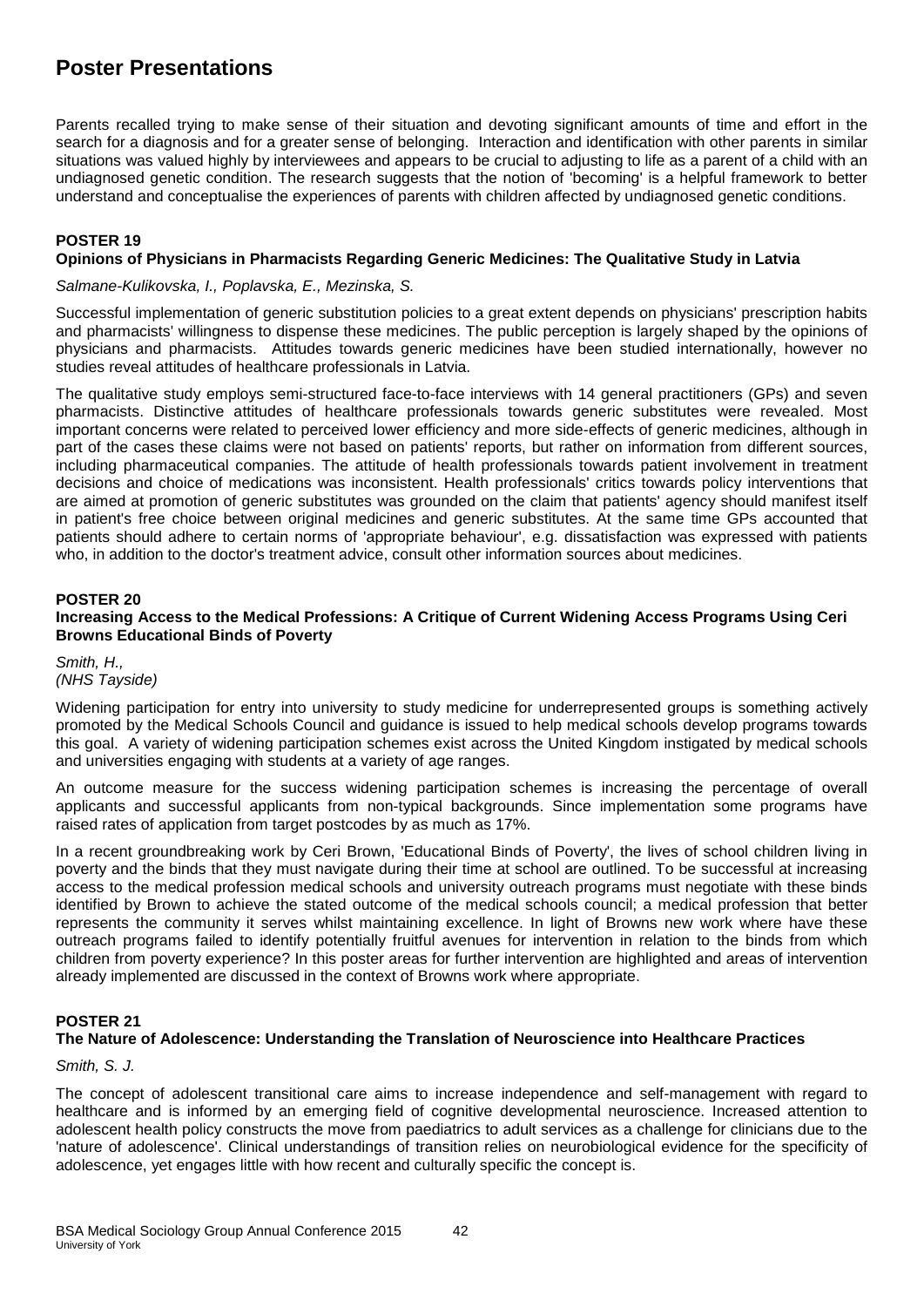Drawing on debates in sociology and anthropology of science and medicine, I critically examine how the challenge of adolescence is constructed in current healthcare and what this means for those involved in the care of young people with co-morbid intellectual disabilities. Using an ethnographic approach, fieldwork focusses upon a NHS epilepsy transition clinic as a site where the translation of cognitive developmental neuroscience is put into practice.

Preliminary analysis of observation and interview data highlight that the practice of transition is motivated by: (i) an avoidance of psychosocial risk into adulthood and (ii) the production of future citizens who practice appropriate selfcare. Through implementation of specialised transition clinics and policies, a psychologised and responsibilised view of those in between childhood and adulthood is produced and maintained by clinical and neuroscientific 'actors'. However questions remain as to whether transitional care is equally accessible to all young people. This research contributes to debates in social studies of medicine surrounding the translation of neuroscientific and psychological knowledge into the production of healthcare practices.

# **POSTER 22**

# **Does Medicalisation Influence Treatment Choice in Sciatica Care? A Study at the Micro Level**

*Van Dijk, Wieteke, Tanke, M., Faber, M., Jeurissen, P., Westert, G. (Radboud University Medical Center)*

Background: medicalisation is the process by which ever more aspects of the human condition are defined and treated as medical in character. This changes the perception of health and illness. A common 'ecological fallacy' within medicalisation research is the deduction that medicalisation at the macro level is the sum of medicalisation at the micro level. For example: overtreatment of sciatica with surgery results from the medicalisation of lower back pain at the micro level, e.g. as an outcome of the conversation of the patient with their doctor. This assumption, however, is unproven.

In patients with sciatica resulting from lumbar disc herniation the natural course of the disease is positive, with 70% of patients recovering within 13 weeks and over 90% within a year without active treatment. Yet about 20% of Dutch patients receive surgery. To prevent the pitfall of explaining overtreatment at the macro level with medicalisation at the micro level it is crucial to understand patients and physicians perception of sciatica.

Research question: is the individual decision of sciatica treatment influenced by medicalisation? How are patients and physicians involved in this decision?

Methods: we conduct semi-structured interviews with patients (30-35 interviews), General Practitioners, physiotherapists, neurologists and neurosurgeons (6-8 interviews per profession). Further, clinical encounters are observed.

Results: during the conference we will present our first results on the influence of medicalisation of sciatica treatment choice at the micro level. This will add to our understanding of the relation between medicalisation at the micro and the macro level.

# **POSTER 23**

# **Exploring COPD Patients' Experiences of a Wearable Self-Monitoring Tool For Reducing Sitting Time**

*Weedon, A., Orme, M., Singh, S., Esliger, D., Sherar, L., Downey, J., Saukko, P. (Loughborough University)*

Multiple studies have sought to increase the physical activity of Chronic Obstructive Pulmonary Disease (COPD) patients. This feasibility study takes a more gentle approach, seeking to reduce the sitting time of COPD patients in hospitalisation post exacerbation. The feasibility intervention will offer patients education including 'top tips' to reduce their sitting time. We will also use a wearable self-monitoring device which will vibrate prompting the patient that they have been sitting for too long. Results will focus on a nested qualitative project, which will interview the patients before the intervention to gauge both context and understanding of their COPD, their typical good and bad days and associated activities and their experience and understanding of physical activity, exercise and sedentary behaviour. Follow up interviews will explore participant's experiences of both the education component and the use of the selfmonitoring device. The proposed study will seek to 1.) Evaluate the usefulness of incorporating a sedentary behaviour intervention into clinics for post exacerbation COPD patients and 2.) Evaluate the acceptance, use and feasibility of the self-monitoring technology. This qualitative study will, in particular, explore the complexities of the self-monitoring device, the vibration, and the draw of visualisation feedback. Given that COPD patients tend to be older, of lower socioeconomic status and ethnically diverse, it is paramount that we make sense of how these new technologies are experienced by this patient population.